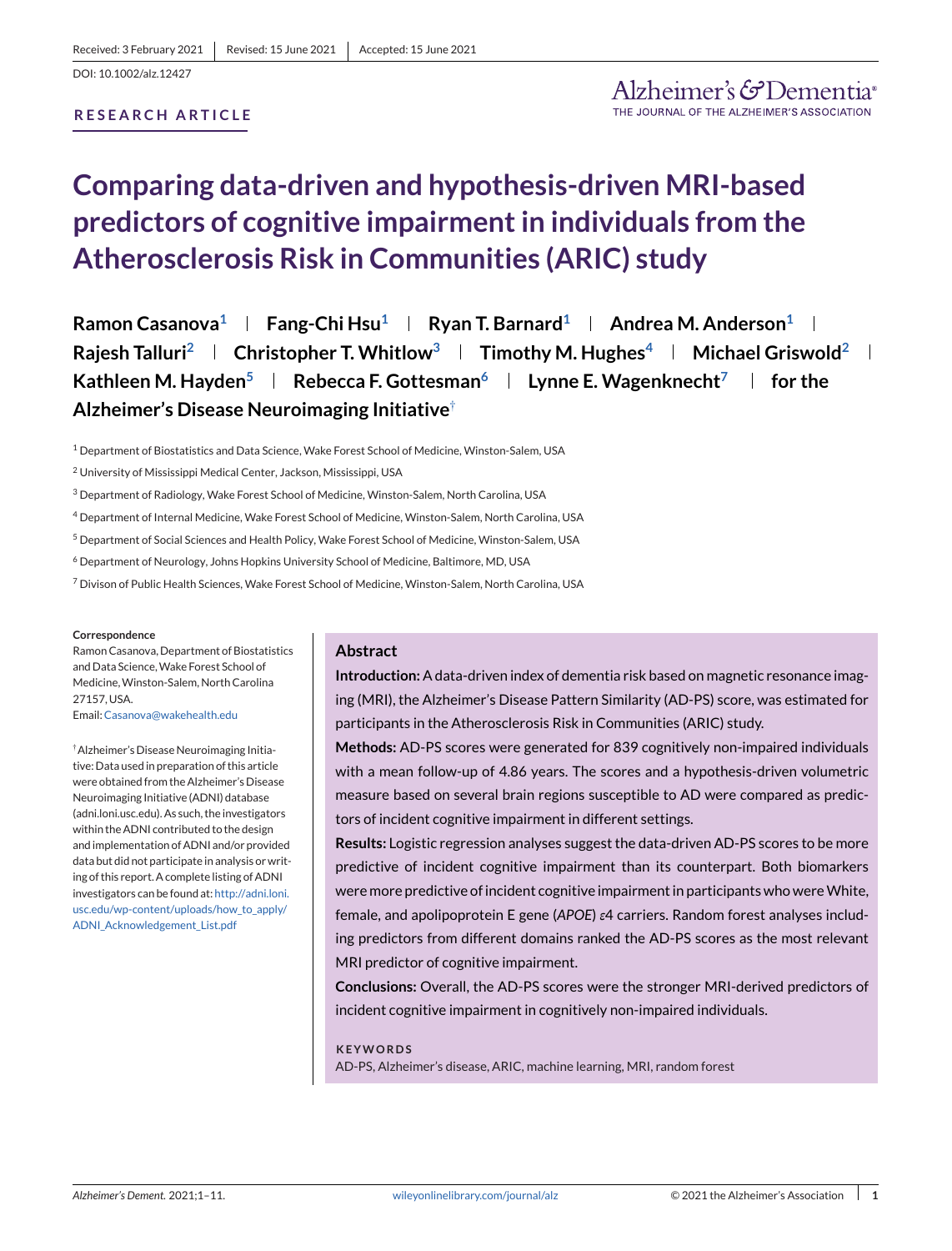### **1 INTRODUCTION**

Despite intense research into novel biomarkers of dementia derived from blood and positron emission tomography (PET) imaging,  $1,2$ biomarkers from structural magnetic resonance imaging (MRI) remain an area of great interest. MRI captures cumulative damage caused by pathological processes over time<sup>[3,4](#page-8-0)</sup> and is (1) less expensive than PET and less invasive than obtaining cerebrospinal fluid; (2) readily available in large legacy databases where other Alzheimer's disease (AD) biomarkers were not collected; (3) characterizes neurodegeneration within the Amyloid/Tau/Neurodegeneration  $(A/T/N)$  model<sup>5</sup>; and (4) can define severity and progression of brain disease.

The development of MRI-based biomarkers of dementia risk remains an active area of research<sup> $6-10$ </sup> that continues to produce new innovations. Some MRI biomarkers are guided by expert knowledge. Racine and colleagues proposed the personalized AD cortical thickness index. $11$  They used a composite measure estimated as the average cortical thickness of nine regions believed to be early targets of AD to predict progression from mild cognitive impairment (MCI) to dementia. Brickman and colleagues proposed a measure of degenerative and cerebrovascular pathology, $12$  which correlated with amyloid beta (A*β*) PET imaging and cerebrospinal fluid levels of total tau, phosphorylated tau, and A*β*1-42 and predicted incident cognitive impairment. Wu et al. investigated the value of different MRI measures as risk factors for incident MCI and  $AD^{13}$  $AD^{13}$  $AD^{13}$  in the Atherosclerosis Risk in Communities (or ARIC) cohort, reporting that both brain tissue atrophy and vascular lesions contribute to dementia and cognitive impairment in ARIC. These approaches have in common the use of hypothesis-based composite measures that include several brain regions susceptible to AD. Some composites are volumetric and others are based on the cortical thickness average of the hypothesized brain regions.

Several groups have proposed MRI data-driven biomarkers based on machine learning methods. $6,7,9$  Very few have been systematically deployed in the context of AD and related dementias. The Spatial Pattern of Abnormality for Recognition of Early Alzheimer's Disease index is a better known example of a data-driven index of AD risk, which has been applied to different problems in AD.<sup>7,14-16</sup> We introduced the Alzheimer's Disease Pattern Similarity (AD-PS) scores using high-dimensional machine learning methods.<sup>10,17-19</sup> This work was extended to the Women's Health Initiative Memory Study (WHIMS) MRI cohort.<sup>[20](#page-9-0)</sup> where AD-PS scores were associated with incident cognitive impairment, age, and global cognitive function. Scores were consistent with the relative trajectories of global cognitive function in WHIMS women over 10 years of follow-up. $21$  WHIMS AD-PS scores as a measure of neuroanatomic risk of dementia have been linked to air pollution.[22,23](#page-9-0)

To date, there have been relatively few comparisons between datadriven and hypothesis-driven MRI indices as predictors of incident cognitive impairment, particularly in diverse cohorts. This work pursues several objectives: (1) to extend AD-PS scores to the ARIC cohort and evaluate their associations with incident cognitive impairment in a diverse cohort of cognitively nonimpaired individuals; (2) to evaluate

#### **HIGHLIGHTS**

- ∙ A data-driven score was estimated via machine learning for Atherosclerosis Risk in Communities (ARIC) participants.
- ∙ The training data set was composed of Alzheimer's Disease Pattern Similarity (ADNI) magnetic resonance (MR) images.
- ∙ The score was a strong predictor of cognitive impairment in a diverse cohort.
- ∙ It outperformed an anatomically defined composite volumetric measure.
- ∙ The score outperformed other MRI measures when predicting cognitive impairment.

#### **RESEARCH IN CONTEXT**

- 1. **Systematic review**: The authors reviewed the literature using traditional methods like PubMed. Although the applications of machine learning to the analysis of structural magnetic resonance imaging (MRI) are abundant, comparisons of data-driven and hypothesis-driven biomarkers as predictors of incident cognitive impairment in diverse cohorts are rare.
- 2. **Interpretation**: Our analyses suggest that our machine learning–generated data-driven score is more predictive of incident cognitive impairment than a hypothesisdriven composite volumetric measure, including the volumes of several regions susceptible to Alzheimer's disease (AD) in early stages. This work also suggests the effectiveness of generalization of neurodegeneration patterns across imaging databases produced via machine learning inference.
- 3. **Future directions**: Our work highlights the potential of machine learning to generate AD biomarkers derived from the data. We plan to continue this work by investigating the use of more sophisticated methods from the field of artificial intelligence, larger sample sizes of the training data sets, and other types of information.

the relative merit of AD-PS scores compared to a hypothesis-driven composite volumetric measure of several brain regions susceptible to AD available in ARIC; and (3) to perform exploratory stratified analyses across sex, race, and apolipoprotein E gene (*APOE*) ɛ4 carrier status to evaluate the impact of these factors on the AD-PS scores and the composite volumetric measure when predicting incident cognitive impairment.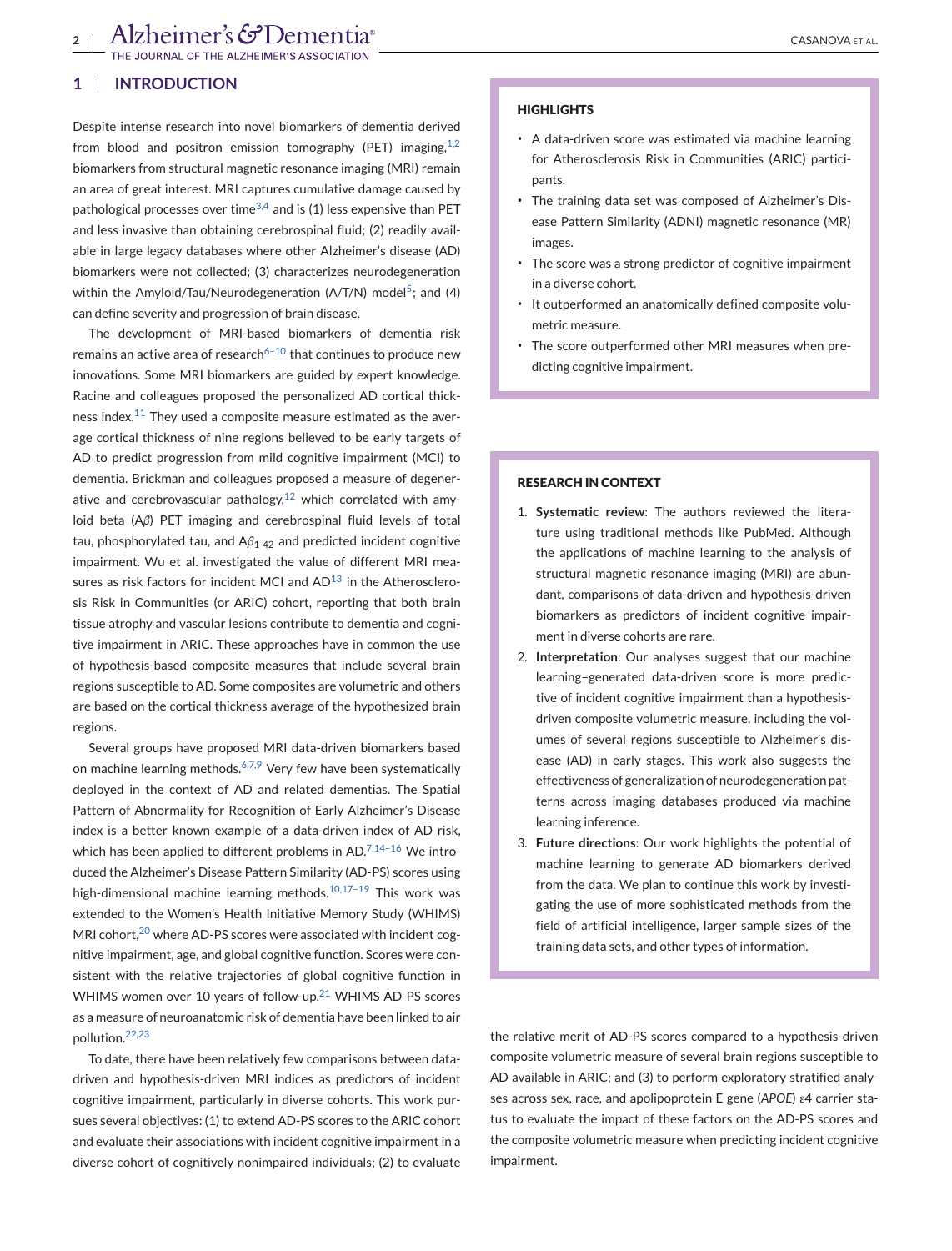## **2 MATERIALS AND METHODS**

Two data sets were utilized for this study. ARIC is the main target cohort and ADNI MRI data was used to train machine learning algorithms to generate AD-PS scores when provided with MRI data from ARIC participants.

The ADNI was launched in 2003 as a public-private partnership, led by principal investigator Michael W. Weiner, MD, USA. The primary goal of ADNI has been to test whether serial MRI, PET, other biological markers, and clinical and neuropsychological assessment can be combined to measure the progression of MCI and early AD. The ADNI study provides a rich and well-characterized cohort of cognitively normal participants and AD patients, which we have used actively in our previous work.[24–26](#page-9-0) The ADNI data are described in the Supplemental materials.

The ARIC study began in 1987, funded by the National Heart, Lung, and Blood Institute (NHLBI). From 1987 through 1989, a total of 15,792 mostly White and African American participants aged 45- 64 years were recruited from four field centers located in Forsyth County, NC, USA; Jackson, MS, USA; Minneapolis suburbs, MN, USA; and Washington County, MD, USA. Using probability sampling, each ARIC field center recruited 4000 individuals aged 45-64 years from a defined population in their community. Only African Americans were recruited in Jackson, MS, USA; the remaining sites reflected local populations, mostly White in Minneapolis and Washington County and both races in Forsyth County. The institutional review boards from all centers approved ARIC protocols; participants provided written consent for their study participation and for use of their genetic data. To date, there have been seven examinations; relevant to this work are visit 5 (2011 to 2013) and visit 6 (2016 to 2017).

### **3 ARIC DATA**

#### **3.1 ARIC-Cognitive evaluation**

The ARIC cognitive assessment used in visits 5 was described previously.<sup>[27](#page-9-0)</sup> Briefly, ARIC obtained cognitive evaluations at visits 5 and 6, with a mean follow-up of 4.86 years. The three cognitive instruments administered beginning with ARIC visit 2 and used in visit 5 include: the Delayed Word Recall Task (DWRT), Digit Symbol Substitution (DSS) from the Wechsler Adult Intelligence Scale -Revised (WAIS-R), and a Word Fluency Test. Z scores for each test were estimated using mean and standard deviations from visit 2. Factor scores were used for global cognition, and for three previously derived cognitive domain: executive function, language, and memory. $28-30$ 

The cognitive status (non-impaired, MCI, or dementia) of participants who attended visits 5 and 6 was classified using a standardized algorithm based on cognitive assessment and verified by expert committee review, using information from in-person cognitive batteries, the Clinical Dementia Rating scale, and functional questionnaires completed by participants and/or informants. Because the goal of this study is to evaluate early detection of dementia risk using imaging biomarkers, only cognitively non-impaired individuals (CNI) at visit 5 were included in our analyses. Cognitively non-impaired was defined as not meeting criteria for MCI or dementia (Supplementary materials). MCI type and the etiology of dementia were not adjudicated at visit 6.

### **3.2 ARIC-MRI**

Structural brain images were obtained using 3-T MRI scanners (Siemens Verio [Maryland site], Siemens Skyra [North Carolina study center], Siemens Trio [Minnesota site], and Siemens Skyra [Mississippi site]) as described previously.<sup>[31](#page-9-0)</sup> We used cortical volumes of regions of interest, estimated using the FreeSurfer system (Laboratory for Computational Neuroimaging) available in the ARIC database: frontal, temporal, occipital, parietal, deep gray matter, ventricular, total brain volume (TBV), and a composite of brain regions volumes susceptible to AD, including hippocampus, parahippocampal, entorhinal, inferior parietal lobule, precuneus, and cuneus. This last measure has been ref-erenced in previous work as "AD-signature."<sup>[13,32](#page-9-0)</sup> Due to growing evidence indicating these areas could be the target of other brain dis-eases like limbic-predominant age-related TDP-43 encephalopathy,<sup>[33](#page-9-0)</sup> we will use the term "composite volumetric measure of regions susceptible to AD" or simply "composite volumetric measure (CVM)."We used white matter hyperintensity (WMH) volumes and volumes of several brain regions (Table S2) as predictors in some of the analyses and the intracranial volumes (ICV) to adjust for differences in brain sizes. MRI scans from 839 ARIC CNI were available.

## **3.3 ARIC PET data**

A subset of participants without dementia, ages 67-88 years, were imaged using 18-florbetapir PET at three sites (Maryland; North Carolina; and Mississippi) during visit 5. The details of 18-florbetapir PET image processing and co-registration with MRI, carried out at the Johns Hopkins University reading center, were described previously $34$  and can be found in the Supplementary materials. A global cortical measure of florbetapir uptake was used as a weighted average (based on region of interest size) of the orbitofrontal, prefrontal, and superior frontal cortices; the lateral temporal, parietal, and occipital lobes; and the precuneus, the anterior cingulate, and the posterior cingulate. This measure is called global cortical standardized uptake value ratio (GC SUVR). We included in our analyses standardized upload value ratios (SUVRs) from individual regions linked in prior studies to AD: medial temporal, amygdala, hippocampus, anterior cingulate, posterior cingu-late, caudate, putamen, and thalamus.<sup>[29](#page-9-0)</sup> An automated region for cerebellum gray matter was used as a reference. Here we used data from 193 participants who were adjudicated as CNI on visit 5.

#### **3.4 Estimation of the AD-PS scores**

The general approach is depicted in Figure [1.](#page-3-0) MRI scans from both ARIC and ADNI (Table S1) were aligned to a common template (derived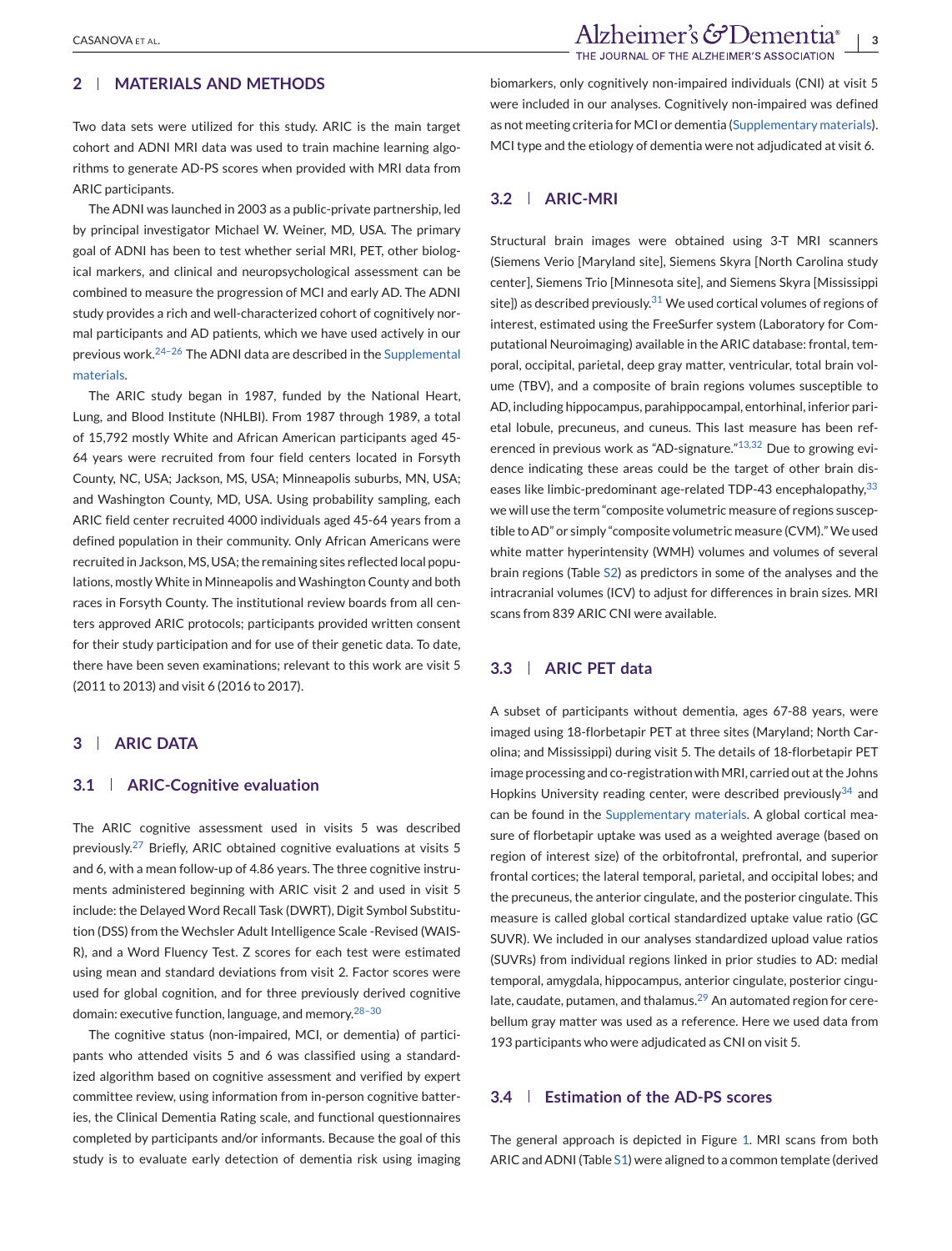<span id="page-3-0"></span>

**FIGURE 1** General approach to estimate Alzheimer's disease pattern similarity (AD-PS) scores for ARIC MRI images

from ADNI images) using image-processing tools available in the Advanced Normalization Tools (see image processing in Supplementary materials). Next we used high-dimensional machine learning methods to estimate the AD-PS scores. Details of the machine learning algorithms were published previously.<sup>[10,19,20,22](#page-8-0)</sup> Briefly, a regularized logistic regression (RLR) classifier was estimated in a voxel-wise manner using the gray matter probability maps (resulting from the image processing described above) from CN and AD participants available in the training data set (ADNI in our case). The weights  $\hat{\beta}$  estimated after solving the optimization problem associated with the RLR classifier are used to estimate conditional probabilities of AD according to the MRI scan. To estimate the optimal values of the regularization parameters, we combined nested 10-fold cross-validations and grid search. Probabilities we refer to as AD-PS scores were computed as the mean values of five repetitions of the computations, to account for variability due to random partitioning of cross-validation that occurred during model estimation. The scores are computed for the target data set, in this case ARIC.

## **3.5 Analyses**

We performed logistic regression analyses considering incident cognitive impairment (either MCI or dementia) as the outcome and AD-PS scores or the CVM described above as main independent variables, fitted in separate models. Other variables included age, race-center, sex, education, and ICV, where race-center combined information from both race and study center. We estimated area under the curve (AUC) based on 10-fold cross-validation. Similar analyses were per-

formed stratifying by sex, race and *APOE ε*4 carrier status. The Delong method $35$  was used to evaluate significance of the increase in performance resulting by adding each biomarker (AD-PS or CVM) to the basic model based only on covariates. We performed random forests (RF)<sup>[36](#page-9-0)</sup> classification analyses (see Supplementary materials for RF details) to investigate relative importance of both MRI biomarkers when predicting incident cognitive impairment including AD-PS scores, the CVM, several MRI variables derived using FreeSurfer (described above), cognitive, clinical, demographics, and *APOE ε*4 data (Table S2). The derived MRI variables were scaled by dividing them by their corresponding ICV.

Similar logistic regression and RF analyses were performed using a subset  $(N = 193)$  of CNI with MRI and amyloid PET data available. This allowed us to compare performance of the anatomical measures derived from MRI with measures derived from 18-florbetapir PET. RF models were constructed using the same predictors as described above but adding several A*β* amyloid PET measures to the model from brain areas previously linked to AD (see the ARIC PET section above).

All RF analyses were performed using methods for imbalanced classification available in the R package randomForestSRC. $37,38$  We selected ntree = 3000 and AUC as the splitting rule, both of which are recommended for imbalanced learning. Other parameters were set to the default values. The permutation index was used to determine variable importance. The pROC R package was used to estimate AUCs and confidence intervals as a measure of performance. For variable selection we used a strategy proposed by Strobl for computing an RF permutation index, $39$  who suggested discarding as noise the variables with negative permutation index and the positive ones with absolute values less than the amplitude of the negative score with maximum amplitude. $40,41$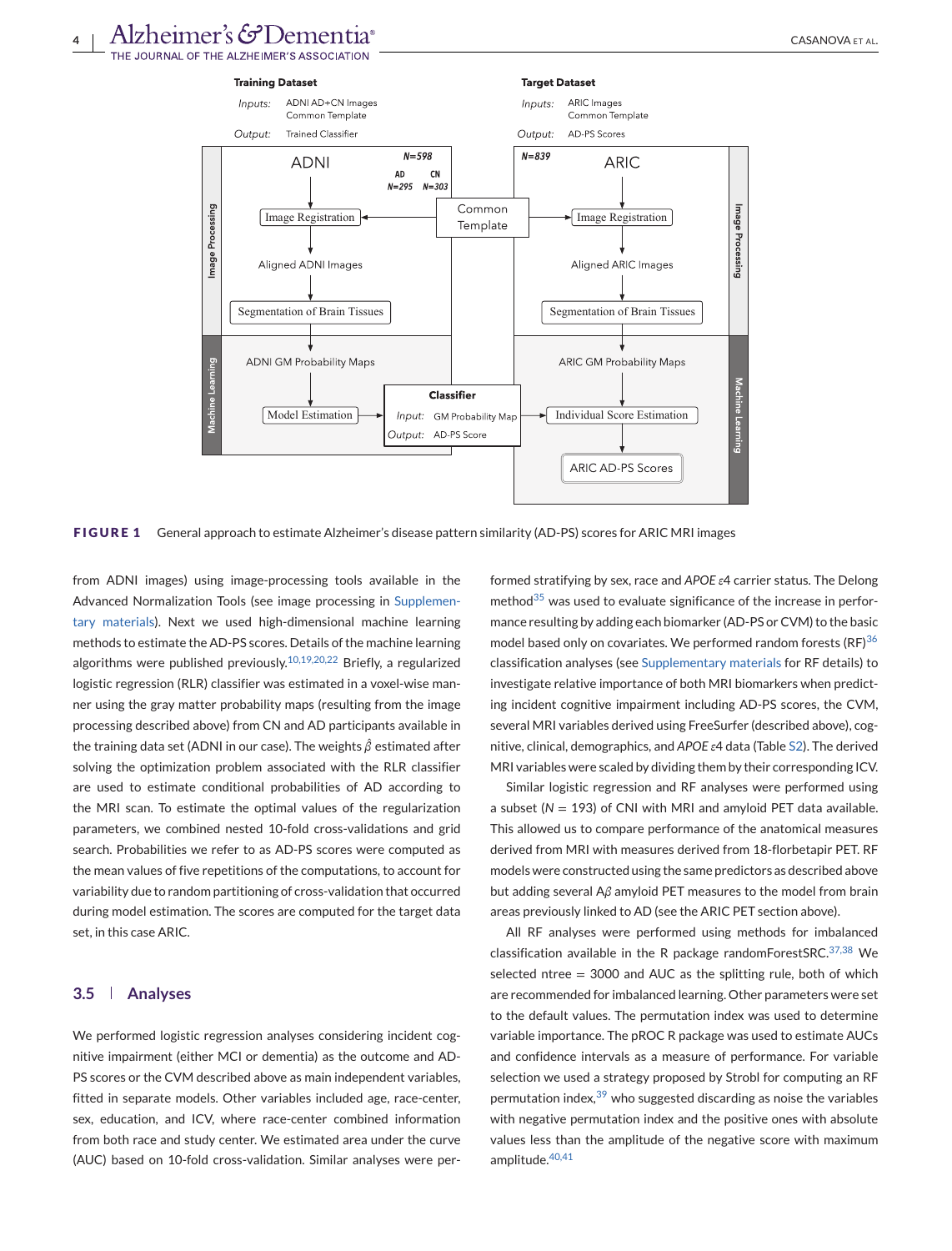<span id="page-4-0"></span>**TABLE 1** Demographic characteristics, *APOE* ɛ4 carrier status, and MRI measures at visit 5 for CNI participants with MRI (*N* = 839) and for those with MRI and amyloid PET (*N* = 193) by cognitive status at visit 6

|                                     |                  | <b>Cognitive Status at Visit 6</b> |                  |                |  |  |
|-------------------------------------|------------------|------------------------------------|------------------|----------------|--|--|
|                                     | <b>Total</b>     | <b>Normal</b>                      | <b>MCI</b>       | Dementia       |  |  |
| Ν                                   | 839              | 691                                | 122              | 26             |  |  |
| Age mean (SD)                       | 75.3(5.0)        | 74.9 (5.0)                         | 76.5(4.7)        | 79.4 (4.0)     |  |  |
| Gender                              |                  |                                    |                  |                |  |  |
| Female                              | 555 (66.2%)      | 435 (63.1%)                        | 78 (63.9%)       | 21 (80.8%)     |  |  |
| Male                                | 316 (34.8%)      | 256 (36.9%)                        | 44 (35.1%)       | 5 (19.2%)      |  |  |
| Race                                |                  |                                    |                  |                |  |  |
| <b>Black</b>                        | 272 (32.4%)      | 227 (32.9%)                        | 31 (25.4%)       | 14 (53.9%)     |  |  |
| White                               | 567(67.6%)       | 464 (67.1%)                        | 91 (74.6%)       | 12 (46.1%)     |  |  |
| Education                           |                  |                                    |                  |                |  |  |
| <b>Basic</b>                        | 98 (11.7%)       | 72 (10.4%)                         | 20 (16.4%)       | 6(23.1%)       |  |  |
| Intermediate                        | 306 (36.5%)      | 264 (38.2%)                        | 34 (27.9%)       | 8 (30.8%)      |  |  |
| Advanced                            | 435 (51.8%)      | 355 (51.4%)                        | 68 (55.7%)       | 12 (46.1%)     |  |  |
| APOE $\varepsilon$ 4 carrier status |                  |                                    |                  |                |  |  |
| ε4 carrier (%)                      | 224 (27.7%)      | 171 (24.8%)                        | 45 (36.9%)       | 8 (30.8%)      |  |  |
| AD-PS scores, mean (SD)             | 0.20(20.3)       | 0.18(0.18)                         | 0.30(0.25)       | 0.47(0.33)     |  |  |
| Composite volume, mean (SD)         | 59893.1 (6674.0) | 60270.5 (6654.3)                   | 58943.2 (6349.4) | 54321 (5935.1) |  |  |
| MRI and amyloid PET Subset          |                  |                                    |                  |                |  |  |
|                                     |                  | <b>Cognitive Status at Visit 6</b> |                  |                |  |  |
|                                     | <b>Total</b>     | Normal                             | <b>MCI</b>       | Dementia       |  |  |
| N                                   | 193              | 174                                | 16               | 3              |  |  |
| Age mean (SD)                       | 75.0(5.2)        | 74.8 (5.3)                         | 76.6 (4.8)       | 79.3 (4.5)     |  |  |
| Gender                              |                  |                                    |                  |                |  |  |
| Female                              | 121 (62.7%)      | 109 (62.6%)                        | 10 (62.5%)       | 2(66.7%)       |  |  |
| Male                                | 72 (37.3%)       | 65 (37.4%)                         | 6(37.5%)         | 1 (33.3%)      |  |  |
| Race                                |                  |                                    |                  |                |  |  |
| <b>Black</b>                        | 78 (40.4%)       | 69 (39.7%)                         | 6(37.5%)         | 3(100%)        |  |  |
| White                               | 115 (59.6%)      | 105 (63.3%)                        | 10 (62.5%)       | 0(0%)          |  |  |
| Education*                          |                  |                                    |                  |                |  |  |
| <b>Basic</b>                        | 23 (11.9%)       | 18 (10.3%)                         | 4 (25%)          | 1 (33.4%)      |  |  |
| Intermediate                        | 83 (43.0%)       | 75 (43.1%)                         | 8 (50%)          | $0(0.0\%)$     |  |  |
| Advanced                            | 87 (45.1%)       | 81 (46.6%)                         | 4(25%)           | 2(66.6%)       |  |  |
| APOE ε4 carrier status              |                  |                                    |                  |                |  |  |
| Yes (%)*                            | 50 (25.9%)       | 41 (23.6%)                         | 8 (50%)          | 1(33.3%)       |  |  |
| AD-PS scores, mean (SD)             | 0.19(0.19)       | 0.18(0.18)                         | 0.37(0.20)       | 0.39(0.42)     |  |  |
| AD-PS scores, mean (SD)             | 0.19(0.19)       | 0.18(0.18)                         | 0.37(0.20)       | 0.39(0.42)     |  |  |
| Composite volume, mean (SD)         | 59588 (6448)     | 59923 (6414)                       | 57737 (5842)     | 50040 (1546)   |  |  |
| Global cortical SUVR, mean (SD)     | 1.23(0.20)       | 1.21(0.17)                         | 1.44(0.31)       | 1.44(0.35)     |  |  |

Abbreviations: GED, General Educational Development test.

\*Education levels – Basic (<12 years), Intermediate (completed high school or GED\*), Advanced (some college).

## **4 RESULTS**

Age, race, education, *APOE ε*4 carrier status, CVM, and AD-PS scores at visit 5 for 839 CNI with MRI are presented in Table 1, distributed by cognitive status as adjudicated at visit 6. The average AD-PS scores of

CNI estimated at visit 5, increases with the severity of the future cognitive impairment classification as adjudicated in visit 6.

In Table [2,](#page-5-0) results for the incident impairment analyses based on logistic regression using the full sample (*N* = 839) and stratifications by race, sex, and *APOE ε*4 carrier status are presented. Overall, AUC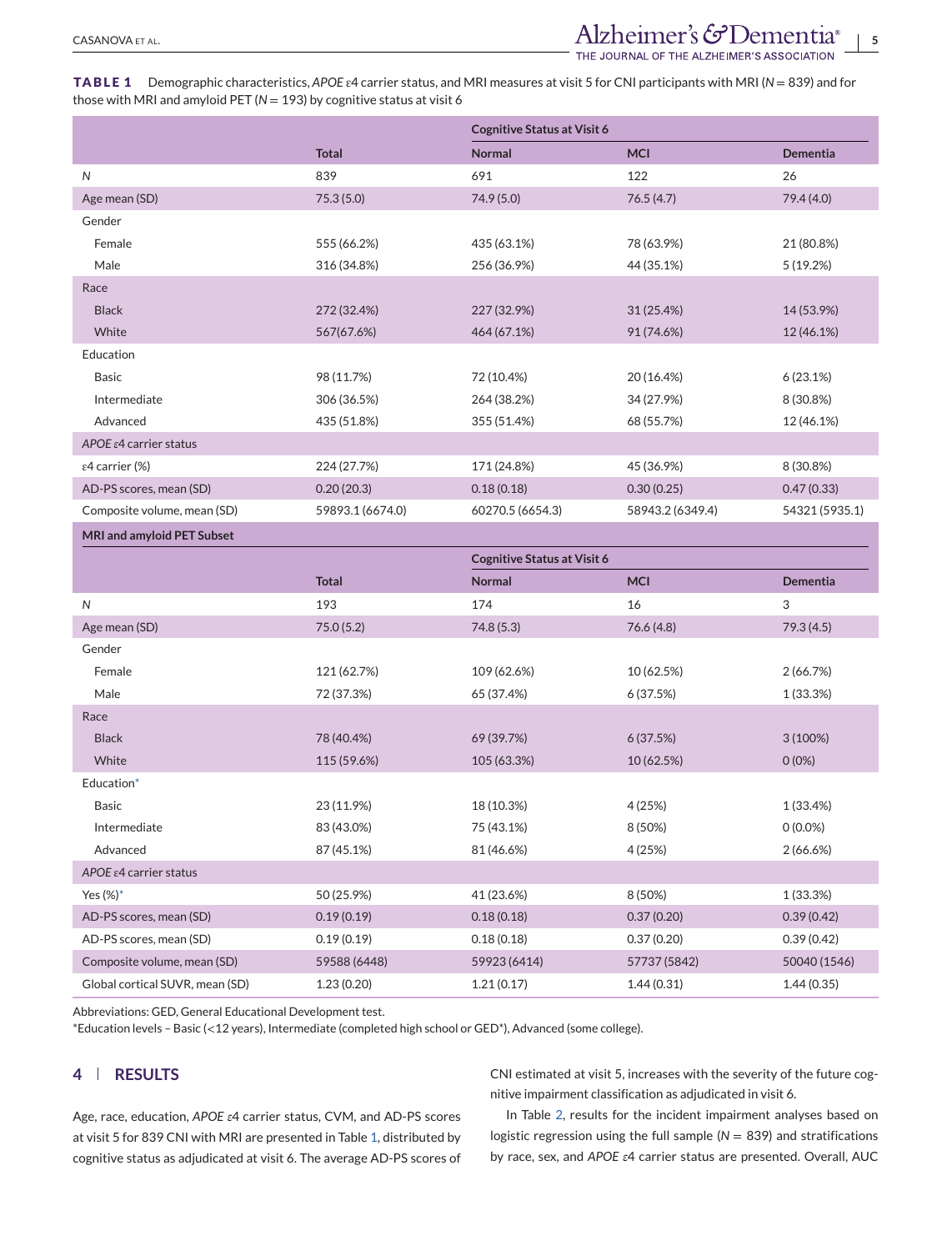<span id="page-5-0"></span>**TABLE 2** The predictive value of the two MRI measures in CNI participants at visit 5 with MRI and for those with MRI and amyloid PET

| Group                             | <b>Effect</b>  | $\mathsf{N}$ | Cases (*Dem.) | <b>AUC</b> | 95% CI            | $*$ <sup>*</sup> P |
|-----------------------------------|----------------|--------------|---------------|------------|-------------------|--------------------|
| <b>Full Sample</b>                | AD-PS          | 839          | 148 (26)      | 0.692      | $[0.687 - 0.697]$ | .0004              |
|                                   | <b>CVM</b>     |              |               | 0.654      | $[0.650 - 0.658]$ | .036               |
| White                             | AD-PS          | 567          | 103(12)       | 0.688      | $[0.681 - 0.695]$ | .006               |
|                                   | <b>CVM</b>     |              |               | 0.672      | $[0.664 - 0.680]$ | .10                |
| <b>Black</b>                      | AD-PS          | 272          | 45(14)        | 0.645      | $[0.625 - 0.665]$ | .10                |
|                                   | <b>CVM</b>     |              |               | 0.596      | $[0.576 - 0.616]$ | .08                |
| Male                              | AD-PS          | 305          | 49(5)         | 0.661      | $[0.643 - 0.679]$ | .08                |
|                                   | <b>CVM</b>     |              |               | 0.615      | $[0.597 - 0.633]$ | .17                |
| Female                            | AD-PS          | 534          | 99 (25)       | 0.685      | $[0.677 - 0.693]$ | .003               |
|                                   | <b>CVM</b>     |              |               | 0.645      | $[0.637 - 0.653]$ | .21                |
| APOE $\varepsilon$ 4 carriers     | AD-PS          | 224          | 53(8)         | 0.744      | $[0.728 - 0.760]$ | .06                |
|                                   | <b>CVM</b>     |              |               | 0.692      | $[0.674 - 0.710]$ | .37                |
| APOE $\varepsilon$ 4 Non-carriers | AD-PS          | 615          | 95(18)        | 0.668      | $[0.659 - 0.677]$ | .002               |
|                                   | <b>CVM</b>     |              |               | 0.617      | $[0.609 - 0.625]$ | .07                |
| MRI and amyloid PET Subset        |                |              |               |            |                   |                    |
| Group                             | <b>Effect</b>  | $\mathsf{N}$ | Cases (Dem)   | <b>AUC</b> | 95% CI            | $*$ <sup>*</sup> P |
| <b>Full Sample</b>                | AD-PS          | 193          | 19(3)         | 0.737      | $[0.714 - 0.760]$ | .024               |
|                                   | <b>CVM</b>     |              |               | 0.633      | $[0.605 - 0.661]$ | .19                |
|                                   | <b>GC SUVR</b> |              |               | 0.672      | $[0.633 - 0.711]$ | .18                |

\*Dem – Number of dementia cases.

\*\**P*-value - Delong test comparing AUCs produced by AD-PS or CVM plus covariates with respect to the basic model containing only covariates.

for incident cognitive impairment was 0.692 for AD-PS and 0.654 for the CVM. Consistently, AD-PS scores were significantly more predictive of incident cognitive impairment than the CVM (see also Table S3). BothMRI-based biomarkers were more predictive of incident cognitive impairment in participants who were White, female, and *APOE ε*4 carriers. Spearman correlation between both measures was rho = −0.13 (*P* < .001).

For participants with both MRI and PET ( $N = 193$ ), we present the demographic information at visit 5 (Table [1\)](#page-4-0) and logistic regression results for the full sample (Table 2). The model including AD-PS scores, generated the larger AUC when predicting incident cognitive impairment. For completeness, the results across different stratifications of the data set are presented in the Supplementary materials in Table S4, although the sample size in several cases was small.

Figure [2](#page-6-0) shows the rank of predictors based on the RF permutation index resulting from the incident cognitive impairment analysis with 839 CNI at visit 5. The horizontal red line defines the thresh-old for variable selection according to the Strobl criterion.<sup>[39](#page-9-0)</sup> AD-PS scores were the most relevant predictor of incident cognitive impairment followed by global cognition and memory domain scores, age, CVM, WFT z-score, and ventricular volume. Performance of the classifier was AUC = 0.735 (95% confidence interval [CI] 0.692-0.780. The results of the incident impairment analysis in the PET sample (*N* = 193) are shown in Figure [3.](#page-6-0) Results were driven mostly by five predictors: three from florbetapir PET(anterior cingulate, posterior cingulate, and global cortical SUVRs) followed by two derived from MRI (AD-PS scores and TBV). The classifier performance was  $AUC = 0.825$  (95% CI 0.726-0.934). Several complementary analyses were performed. Linear regression models were fitted to evaluate associations of both MRI biomarkers with memory and executive function scores. The AD-PS scores were in all cases significantly associated with these cognitive measures cross-sectionally and longitudinally, whereas the CVM was not associated with memory function cross-sectionally and to executive function longitudinally (see Table S5). Logistic regression analyses (amyloid+ vs amyloid−) adjusted for age, sex, education, race, and ICV were fitted to investigate associations of both MRI measures with amyloid PET in CNI, but results were not significant in either case (not presented).

#### **5 DISCUSSION**

The AD-PS score, a data-driven MRI biomarker of dementia risk, was estimated for ARIC participants. ARIC is a diverse cohort containing one of the largest MRI databases ever collected among African Americans. Using data from CNI, AD-PS scores were strong predictors of incident cognitive impairment over 4.86 years of follow-up.

An important goal was to understand the relative merit of our data-driven score with respect to a hypothesis-driven CVM based on regions susceptible to AD. Areas contributing to the AD-PS scores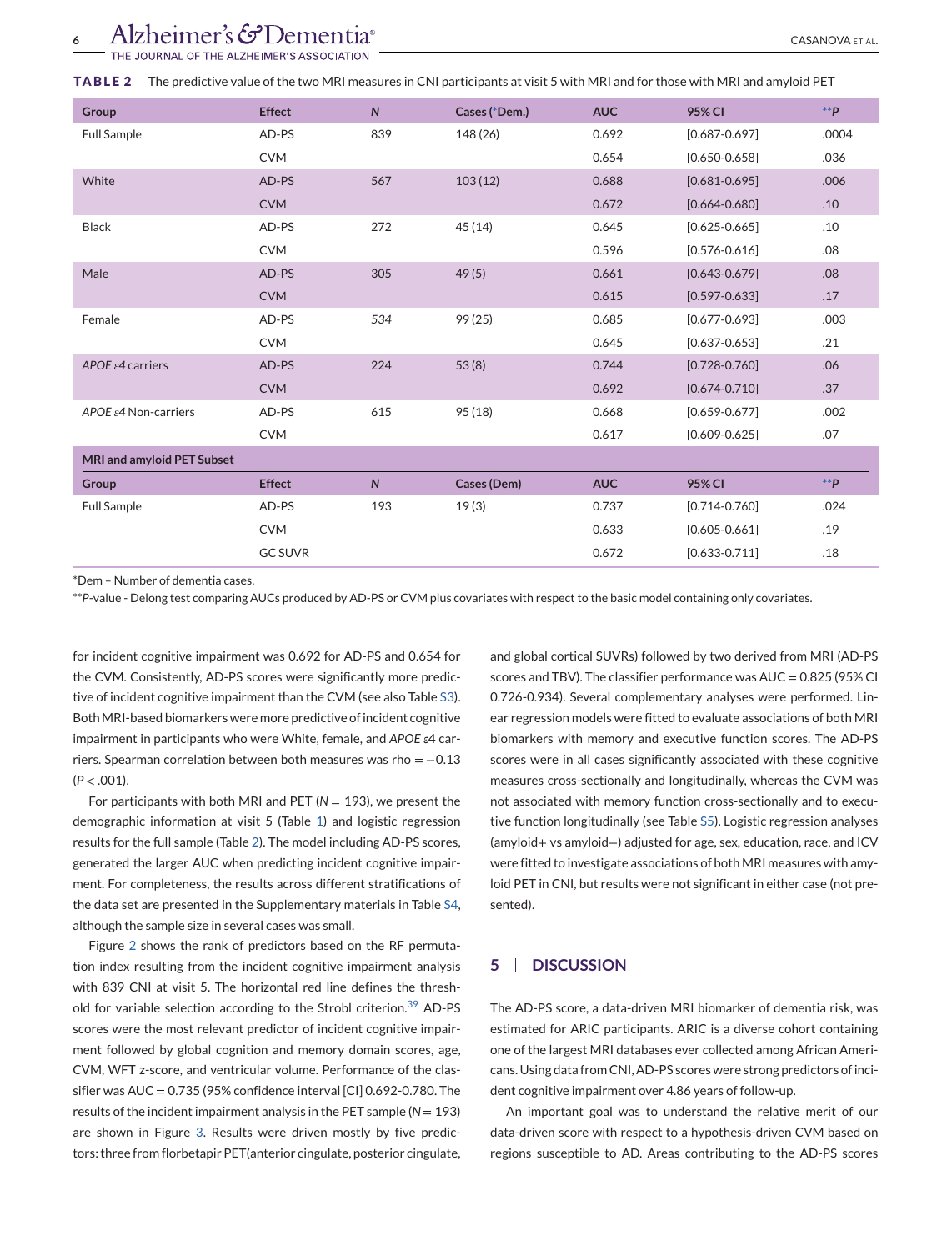<span id="page-6-0"></span>

**FIGURE 2** Rank of predictors based on the RF permutation index resulting from the incident cognitive impairment analysis with 839 cognitive non-impaired participants at visit 5. The horizontal red line defines the threshold for variable selection. The AD-PS score was the more relevant predictor. Performance of the classifier was AUC = 0.735 [0.692-0.780] CI (95%)



**FIGURE 3** Rank of predictors based on the RF permutation index resulting from the incident cognitive impairment analysis of 193 cognitively non-impaired ARIC PET study participants at visit 5 adding to MRI, cognitive, clinical, and demographic data information derived from Florbetapir-18 PET. The horizontal red line defines the threshold for variable selection. The AD-PS scores and total brain volume ranked as the two most relevant MRI measures after anterior cingulate, posterior cingulate and global cortical SURVs, which were the three most relevant predictors in this analysis. Performance of the classifier was  $AUC = 0.834$  [0.735-0.932] CI (95%)

estimation are selected by the algorithm from the gray matter tissue in a voxel-wise manner (see Figure S1 in Supplementary materials). We investigated the relative value of these two MRI-based biomarkers for prediction of incident cognitive impairment using (1) parsimonious logistic regression models and (2) high-dimensional RF models

that included other MRI, cognitive, demographic, genetic, and clinical measures. Logistic regression analyses based on individuals with MRI ( $N = 839$ ) showed that models including the AD-PS scores were very often significantly more predictive of incident cognitive impairment than the CVM. In analyses stratified by race, sex, and *APOE* ɛ4,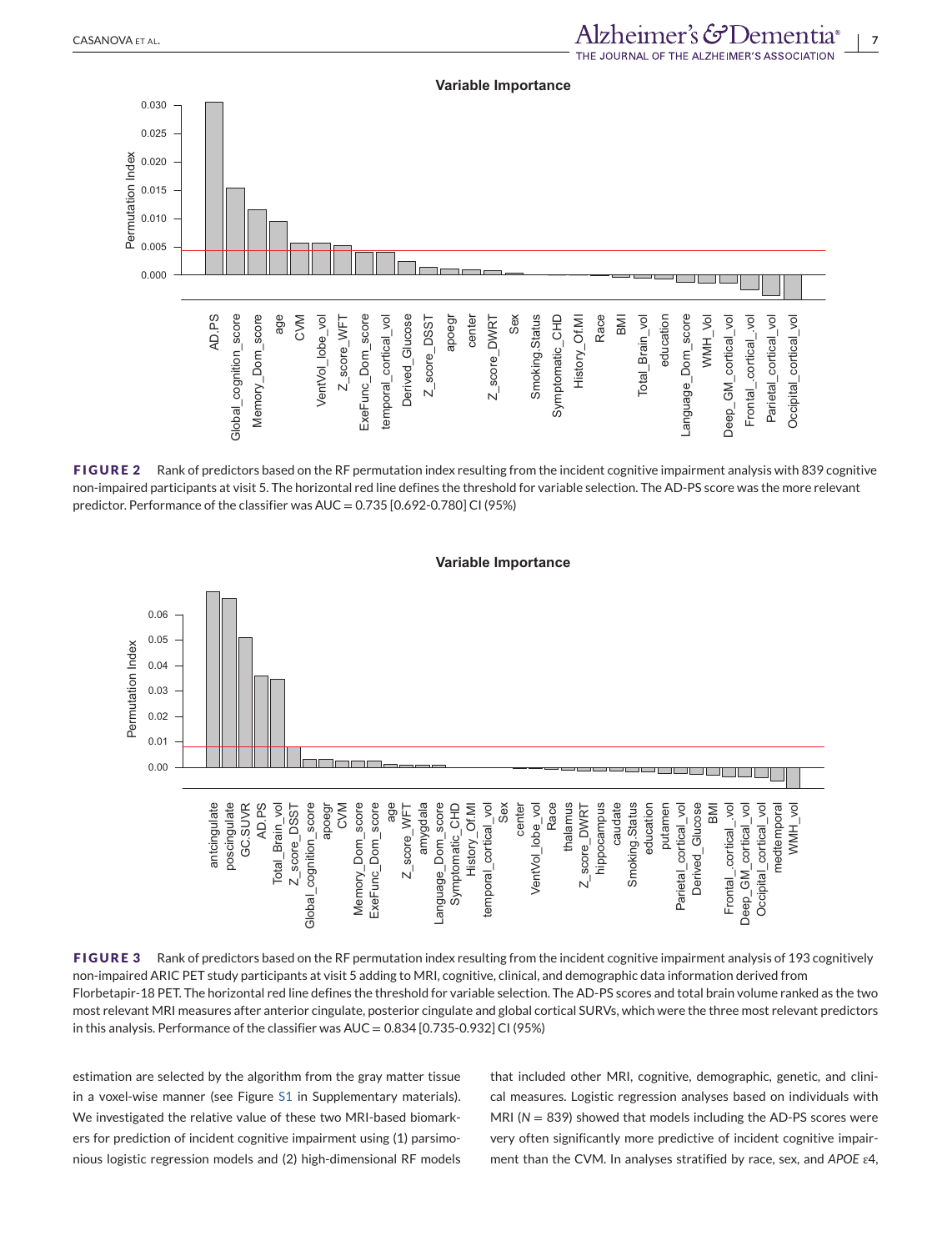we observed that both MRI metrics were simultaneously more predictive of incident cognitive impairment in White, female, and *APOE* ɛ4 carriers. Complementary analyses were performed to further investigate relationships between AD-PS and CVM (see Table S3). When both biomarkers were included in the same model, the CVM associations with incident cognitive impairment became nonsignificant in all cases.

To investigate the relative performance of both MRI biomarkers in the presence of multiple variables from different domains we used RF, a state-of-the-art machine learning method well known to the predictive modeling community. The permutation index is perhaps the most popular variable importance measure it provides. It evaluates decreases in model performance when a given variable is randomly permuted. If the variable is important, the model performance will decrease and vice versa. The RF analyses performed using MRI, cognitive, clinical, demographic, and *APOE* ɛ4 carrier status predictors showed the AD-PS score to be a more relevant predictor of incident cognitive impairment than the CVM. Overall AD-PS scores were the most relevant predictor in the model followed by global cognition and memory domain cognitive scores, age, and ventricular volume. Complementary RF analyses dropping one of the two measures (AD-PS or CVM) at a time from the full model showed that only the removal of AD-PS scores led to significant differences in model performance  $AUC = 0.717$  (95% CI 0.672-0.763)  $(P < .05)$ . [35](#page-9-0)

To investigate the performance of the AD-PS scores and the CVM with respect to amyloid PET SUVRs, we took advantage of data col-lected in the ARIC PET study.<sup>[34](#page-9-0)</sup> Similar analyses with CNI ( $N = 193$ ) were repeated. The results showed the anterior and posterior cingulate and global cortical SUVRs to be more relevant predictors of incident cognitive impairment followed by AD-PS scores. Intriguingly, the other MRI predictor that survived the threshold was TBV, a traditional biomarker of brain tissue atrophy. This is possible due to differences between the data sets (eg, sample sizes, % of cases, demographic differences, and so on) and requires further confirmation.

The anterior and posterior cingulate cortex are part of the default mode network, $42$  which has been linked to early changes related to AD.<sup>[43](#page-9-0)</sup> Development of Aβ plaques in the anterior and posterior cingulate in cognitively normal individuals has been reported previously.[44,45](#page-9-0) Nadkarni and colleagues used the Amy- $\text{loid/Tau/Neurodegeneration/Vascular}$  framework $^{5}$  $^{5}$  $^{5}$  to evaluate associations of A*β* amyloid burden, white matter hyperintensities, and fluorodeoxyglucose-PET with incident MCI in cognitively normal individuals.[46](#page-9-0) They found that baseline A*β* positivity alone or combined hypo-metabolism positivity was associated with incident amnestic MCI. Similarly, Burnham and colleagues, using data from 573 participants in the Biomarker and Lifestyle (AIBL) study (mean age  $= 73$ years), evaluated their clinical progression over 6 years of follow-up based on A*β* PET and hippocampal volume.[47](#page-9-0) They reported that A*β* burden was a risk factor for cognitive decline and progression from preclinical to symptomatic stages of the disease, with neurodegeneration acting as a compounding factor. Similar to other groups, we have used SUVRs of several brain ROIs as predictors.<sup>[48,49](#page-9-0)</sup> However, a more common practice is to use only a composite of different ROIs.

The increasing role of the less expensive plasma biomarkers<sup>[2](#page-8-0)</sup> raises questions about the role of MRI biomarkers in the future. Accord-ing to the ADRD research framework,<sup>[5](#page-8-0)</sup> Aβ, tau, and MRI biomarkers reside in different domains (A, T, and N, respectively). MRI provides valuable information related to neurodegeneration and cerebrovascular disease. In clinical practice, MRI biomarkers, like the AD-PS scores, can provide complementary information about abnormalities in the brain. In addition, prediction of future events is difficult in any field, and prediction of future cognitive impairment is not an exception due to the complexity of the processes that lead to it. Accurate prediction of incident cognitive impairment will require complex models including predictors from different sources. In the foreseeable future, MRI will be an important component of the diagnostic process<sup>[16](#page-9-0)</sup> and MRIderived biomarkers will contribute valuable information for mathematical models designed to predict incident cognitive impairment.

Our study is not without limitations. The ADNI cohort is highly selected and not representative of the general population. The majority of participants used in the training data set are White (>90%), and this must be considered when interpreting results across race. Ideally, the training data set would be more representative of the ARIC cohort. However, this is the second database to which AD-PS scores have been extended via machine learning inference. In both cases with very different populations, the scores are predictive of incident cognitive impairment.We believe that the AD-PS scores will benefit from a much larger sample size of the training data set. Our comparison of the AD-PS scores with respect to the composite measure was restricted to the volumetric version available in ARIC. However, other hypothesis-driven volumetric composites or composites based on the average of cortical thickness of several regions instead of volumes<sup>[12](#page-9-0)</sup> could be designed, which could be more sensitive measures to future cognitive decline. Our data set did not contain AD blood-based biomarkers such as ptau  $181<sup>2</sup>$  $181<sup>2</sup>$  $181<sup>2</sup>$  so we were unable to evaluate their relative performance with respect to AD-PS scores. The sample sizes of participants with florbetapir PET who developed cognitive impairment were relatively small, which could impact our analyses. Most African American participants were from one site. Simulation studies have reported permuta-tion index biases in some situations.<sup>[50](#page-10-0)</sup> However, we do not expect this to affect the comparison between AD-PS scores and the CVM or the model's performance.

Finally, despite being based on a training data set (ADNI) with an excellent clinical characterization of AD, AD-PS scores are most likely capturing mixed pathology because AD often coexists or overlaps with other brain diseases or due to classification not verified by biomarkers or confirmed at autopsy. Some researchers have suggested that mixed pathology biomarkers have the potential to be better predictor of future clinical outcomes relative to a biomarker of a specific pathology.[12,51](#page-9-0)

#### **6 CONCLUSIONS**

We estimated a data-driven MRI index of dementia risk we call AD-PS scores in the ARIC study. Scores were predictive of incident cognitive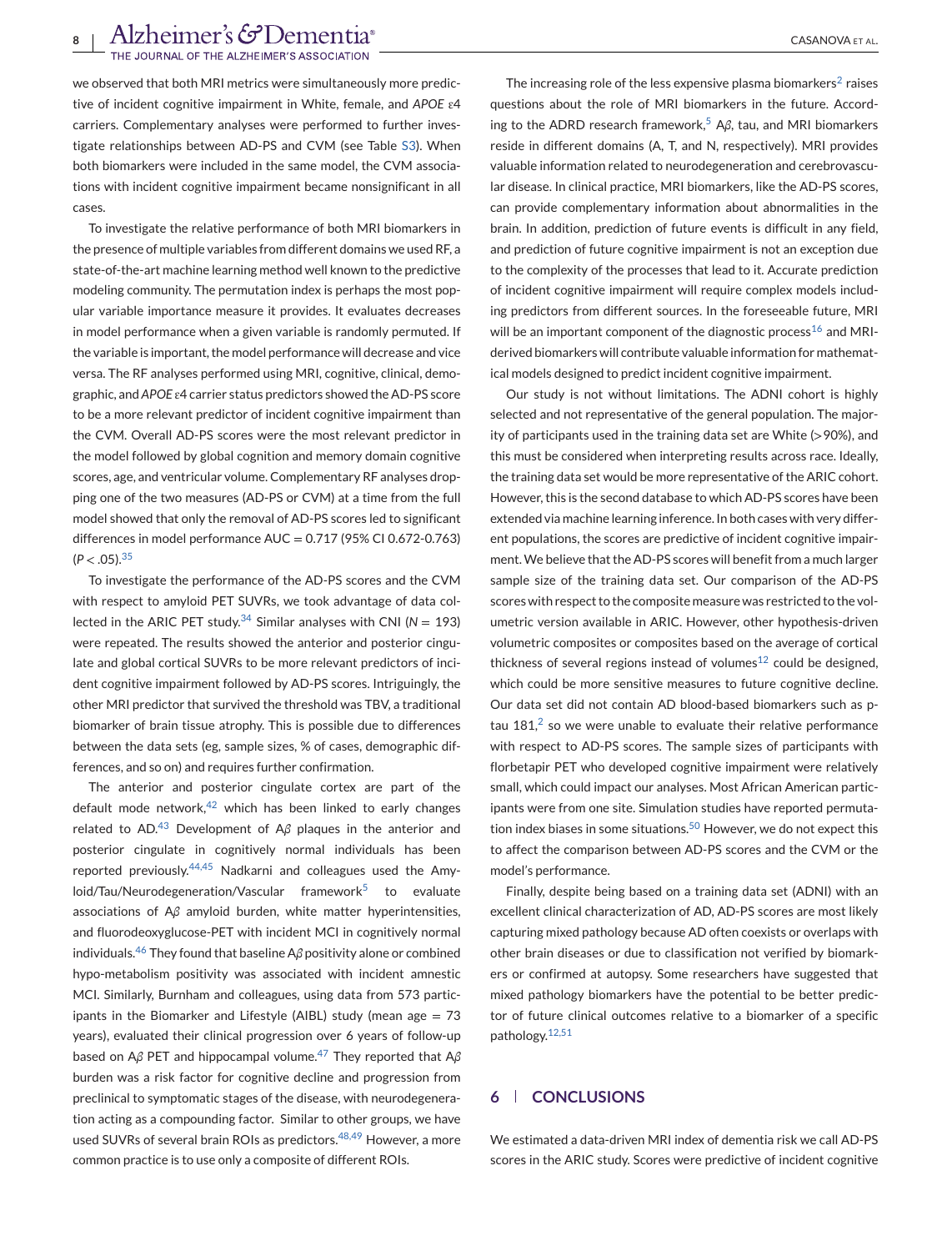<span id="page-8-0"></span>impairment adjudicated≈4.86 years after the MRI data were collected. Overall, the data-driven AD-PS score outperformed the CVM. RF analyses using variables derived from MRI, amyloid PET, cognitive testing, genetic, and demographic data showed the AD-PS scores to be the most relevant predictor of incident cognitive impairment among the MRI variables but following several amyloid PET measures. Our work supports the potential of data-driven biomarkers of dementia. Future work will investigate early signs of dementia risk according to AD-PS scores and define cut-off values for clinical diagnosis. More important, we will refine our machine learning methodology by investigating the use of very large training data sets, how to include imaging information from large amounts of MCI individuals in model inference, investigate other outcomes to train the machine learning algorithms, the use of Deep Learning and Manifold Learning methods, its applications to other available imaging databases, and extensions or combinations with other imaging modalities.

#### **ACKNOWLEDGEMENTS**

The Atherosclerosis Risk in Communities (ARIC) study is carried out as a collaborative study supported by National Heart, Lung, and Blood Institute contracts (HHSN268201700001I, HHSN268201700002I, HHSN268201700003I, HHSN268201700005I, HHSN2682017000 04I). Neurocognitive data is collected by U01 2U01HL096812, 2U01HL096814, 2U01HL096899, 2U01HL096902, 2U01HL096917 from the National Institutes of Health (NIH) (NHLBI, National Institute of Neurological Disorders and Stroke (NINDS), National Institute on Aging (NIA), and National Institute on Deafness and Other Communication Disorders (NIDCD)), and with previous brain MRI examinations funded by R01-HL70825 from the NHLBI. The authors thank the staff and participants of the ARIC study for their important contributions. RC, KH, and TH receive funding from the Wake Forest Alzheimer's Disease Core Center (P30AG049638-01A1).

Data collection and sharing for this project was funded by the Alzheimer's Disease Neuroimaging Initiative (ADNI) (National Institutes of Health Grant U01 AG024904) and DOD ADNI (Department of Defense award number W81XWH-12-2-0012). ADNI is funded by the National Institute on Aging, the National Institute of Biomedical Imaging and Bioengineering, and through generous contributions from the following: AbbVie, Alzheimer's Association; Alzheimer's Drug Discovery Foundation; Araclon Biotech; BioClinica, Inc.; Biogen; Bristol-Myers Squibb Company; CereSpir, Inc.; Cogstate; Eisai Inc.; Elan Pharmaceuticals, Inc.; Eli Lilly and Company; EuroImmun; F. Hoffmann-La Roche Ltd and its affiliated company Genentech, Inc.; Fujirebio; GE Healthcare; IXICO Ltd.; Janssen Alzheimer Immunotherapy Research & Development, LLC.; Johnson & Johnson Pharmaceutical Research & Development LLC.; Lumosity; Lundbeck; Merck & Co., Inc.; Meso Scale Diagnostics, LLC.; NeuroRx Research; Neurotrack Technologies; Novartis Pharmaceuticals Corporation; Pfizer Inc.; Piramal Imaging; Servier; Takeda Pharmaceutical Company; and Transition Therapeutics. The Canadian Institutes of Health Research is providing funds to support ADNI clinical sites in Canada. Private sector contributions are facilitated by the Foundation for the National Institutes of Health [\(www.fnih.org\)](http://www.fnih.org). The grantee organization is the Northern California

Institute for Research and Education, and the study is coordinated by the Alzheimer's Therapeutic Research Institute at the University of Southern California. ADNI data are disseminated by the Laboratory for Neuro Imaging at the University of Southern California.

#### **CONFLICT OF INTEREST**

RC received a contract from Atrium Health paid to the Institution to do machine learning using Emergency Room data. FC was consultant for the San Diego State University and was member of a data and safety monitoring board (DSMB) at Rutgers University. KH was consultant with Fred Hutchinson Cancer Research Center and the UNC at Chapel Hill. She received support to attend meetings by the Alzheimer's Association and the NIH. KH also Participated in a DSMB at Wake Forest School of Medicine with no compensation and is editor of several journals of the Alzheimer's Association with no compensation. MG received honoraria for lecture at Johns Hopkins Biostatistics. RG received Honoraria for lectures: University of Alabama at Birmingham; University of Michigan; American College of Cardiology. She is secretary of the American Neurological Association with no compensation. CW received payment as Forensic panel consultant. He received payments from the Biogen MRI Protocol Advisory Board and Biogen US Evolving the Care Team: Treat & Monitor Advisory Board. RB, AA, RT, and TH have nothing to declare.

#### **REFERENCES**

- 1. La Joie R, Visani AV, Baker SL, et al. Prospective longitudinal atrophy in Alzheimer's disease correlates with the intensity and topography of baseline tau-PET. *Sci Transl Med*. 2020;12(524):eaau5732.
- 2. Karikari TK, Pascoal TA, Ashton NJ, et al. Blood phosphorylated tau 181 as a biomarker for Alzheimer's disease: a diagnostic performance and prediction modelling study using data from four prospective cohorts. *Lancet Neurol*. 2020;19(5):422-433.
- 3. Jack CR. Brain atrophy on magnetic resonance imaging as a biomarker of neurodegeneration. *JAMA Neurol*. 2016;73(10):1179-1182.
- 4. Vemuri P, Jack CR. Role of structural MRI in Alzheimer's disease. *Alzheimers Res Ther*. 2010;2(4):23.
- 5. Jack CR, Bennett DA, Blennow K, et al. NIA-AA Research Framework: toward a biological definition of Alzheimer's disease. *Alzheimers Dement*. 2018;14(4):535-562.
- 6. Vemuri P,Whitwell JL, Kantarci K, et al. AntemortemMRI based STructural Abnormality iNDex (STAND)-scores correlate with postmortem Braak neurofibrillary tangle stage. *Neuroimage*. 2008;42(2):559- 567.
- 7. Davatzikos C, Xu F, An Y, Fan Y, Resnick SM. Longitudinal progression of Alzheimer's-like patterns of atrophy in normal older adults: the SPARE-AD index. *Brain*. 2009;132(Pt 8):2026-2035.
- 8. Kloppel S, Stonnington CM, Barnes J, et al. Accuracy of dementia diagnosis: a direct comparison between radiologists and a computerized method. *Brain*. 2008;131(Pt 11):2969-2974.
- 9. Kloppel S, Stonnington CM, Chu C, et al. Automatic classification of MR scans in Alzheimer's disease. *Brain*. 2008;131(Pt 3):681-689.
- 10. Casanova R, Hsu F-C, Sink KM, et al. Alzheimer's disease risk assessment using large-scale machine learning methods. *PLoS One*. 2013;8(11):e77949.
- 11. Racine AM, Brickhouse M, Wolk DA, Dickerson BC. The personalized Alzheimer's disease cortical thickness index predicts likely pathology and clinical progression in mild cognitive impairment. *Alzheimers Dement (Amst)*. 2018;10:301-310.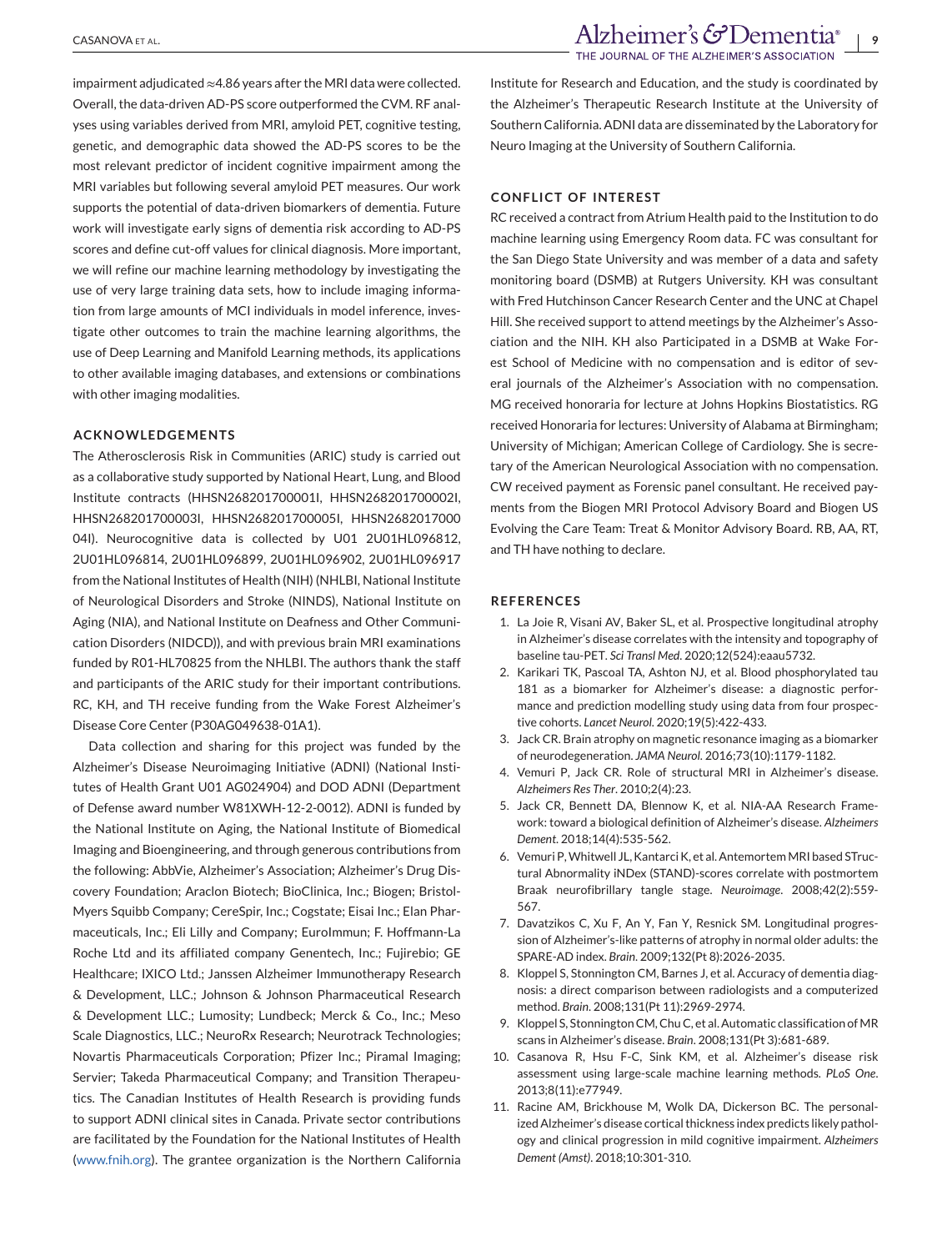# <span id="page-9-0"></span>10 | Alzheimer's GDementia®<br>The journal of the alzheimer's association

- 12. Brickman AM, Tosto G, Gutierrez J, et al. An MRI measure of degenerative and cerebrovascular pathology in Alzheimer disease. *Neurology*. 2018;91(15):e1402-e1412.
- 13. Wu A, Sharrett AR, Gottesman RF, et al. Association of brain magnetic resonance imaging signs with cognitive outcomes in persons with nonimpaired cognition and mild cognitive impairment. *JAMA Netw Open*. 2019;2(5):e193359.
- 14. Habes M, Erus G, Toledo JB, et al. White matter hyperintensities and imaging patterns of brain ageing in the general population. *Brain*. 2016;139(Pt 4):1164-1179.
- 15. Janowitz D, Habes M, Toledo JB, et al. Inflammatory markers and imaging patterns of advanced brain aging in the general population. *Brain Imaging Behav*. 2020;14(4):1108-1117.
- 16. Habes M, Pomponio R, Shou H, et al. The Brain Chart of Aging: machine-learning analytics reveals links between brain aging, white matter disease, amyloid burden, and cognition in the iSTAGING consortium of 10,216 harmonized MR scans. *Alzheimers Dement*. 2021;17(1):89-102.
- 17. Casanova R, Whitlow CT, Wagner B, et al. High dimensional classification of structural MRI Alzheimer's disease data based on large scale regularization. *Frontiers of Neuroscience in Neuroinformatics*. 2011;5:22. Epub 2011 Oct 14.
- 18. Casanova R, Maldjian JA, Espeland MA. Evaluating the impact of different factors on voxel-wise classification methods of ADNI structural MRI brain images. *International Journal of Biomedical Datamining*.  $2011:1:11$
- 19. Casanova R, Hsu F-C. Classification of structural MRI images in Alzheimer's disease from the perspective of ill-posed problems. *PLoS One*. 2012;7(10):e44877.
- 20. Casanova R, Barnard RT, Gaussoin SA, et al. Using high-dimensional machine learning methods to estimate an anatomical risk factor for Alzheimer's disease across imaging databases. *Neuroimage*. 2018;183:401-411.
- 21. Espeland MA, Carmichael O, Yasar S, et al. Sex-related differences in the prevalence of cognitive impairment among overweight and obese adults with type 2 diabetes. *Alzheimers Dement*. 2018;14(9):1184- 1192.
- 22. Younan D, Petkus AJ, Widaman KF, et al. Particulate matter and episodic memory decline mediated by early neuroanatomic biomarkers of Alzheimer's disease. *Brain*. 2020;143(1):289-302.
- 23. Younan D, Wang X, Casanova R, et al. PM2.5 associated with gray matter atrophy reflecting increased Alzheimers risk in older women. *Neurology*. 2020;96(8):e1190-201.
- 24. Casanova R, Whitlow CT, Wagner B, et al. High dimensional classification of structural MRI Alzheimer's disease data based on large scale regularization. *Frontiers of Neuroscience in Neuroinformatics*. 2011;5:22. Epub 2011 Oct 14 p. 5-22, PMCID: PMC3193072.
- 25. Casanova R, Hsu F-C. Classification of structural MRI images in Alzheimer's disease from the perspective of ill-posed problems. *PLoS One*. 2012;7(10):e44877. PMCID: PMC3468621.
- 26. Casanova R, Hsu F-C, Sink KM, et al. Alzheimer's disease risk assessment using large-scale machine learning methods. *PLoS One*. 2013;8(11):e77949. PMCID: PMC3826736.
- 27. Knopman DS, Gottesman RF, Sharrett AR, et al. Mild cognitive impairment and dementia prevalence: the Atherosclerosis Risk in Communities Neurocognitive Study (ARIC-NCS). *Alzheimers Dement (Amst)*. 2016;2:1-11.
- 28. Gross AL, Power MC, Albert MS, et al. Application of latent variable methods to the study of cognitive decline when tests change over time. *Epidemiology*. 2015;26(6):878-887.
- 29. Park LQ, Gross AL, Mclaren DG, et al. Confirmatory factor analysis of the ADNI Neuropsychological Battery. *Brain Imaging Behav*. 2012;6(4):528-539.
- 30. Hayden KM, Jones RN, Zimmer C, et al. Factor structure of the National Alzheimer's Coordinating Centers uniform dataset neu-

ropsychological battery: an evaluation of invariance between and within groups over time. *Alzheimer Dis Assoc Disord*. 2011;25(2):128- 137.

- 31. Schneider ALC, Selvin E, Sharrett AR, et al. Diabetes, prediabetes, and brain volumes and subclinical cerebrovascular disease on MRI: the Atherosclerosis Risk in Communities Neurocognitive Study (ARIC-NCS). *Diabetes Care*. 2017;40(11):1514-1521.
- 32. Power MC, Lamichhane AP, Liao D, et al. The association of long-term exposure to particulate matter air pollution with brain MRI findings: the ARIC Study. *Environ Health Perspect*. 2018;126(2):027009.
- 33. Nelson PT, Dickson DW, Trojanowski JQ, et al. Limbic-predominant age-related TDP-43 encephalopathy (LATE): consensus working group report. *Brain*. 2019;142(6):1503-1527.
- 34. Gottesman RF, Schneider ALC, Zhou Y, et al. The ARIC-PET amyloid imaging study: brain amyloid differences by age, race, sex, and APOE. *Neurology*. 2016;87(5):473-480.
- 35. Delong ER, Delong DM, Clarke-Pearson DL. Comparing the areas under two or more correlated receiver operating characteristic curves: a nonparametric approach. *Biometrics*. 1988;44(3):837- 845.
- 36. Breiman L. Random forests. *Machine Learning*. 2001;45:5-32.
- 37. Ishwaran H, Kogalur U, Random forests for survival, regression and clas- sification (RF-SRC) R package version 1.6 [http://CRANR-project.](http://CRANR-project.org/package=randomForestSRC) [org/package=randomForestSRC](http://CRANR-project.org/package=randomForestSRC) . 2014.
- 38. O'Brien R, I H. A random forests quantile classifier for class imbalanced data. *Pattern Recognition*. 2017(90):232-249.
- 39. Strobl C, Malley J, Tutz G. An introduction to recursive partitioning: rationale, application, and characteristics of classification and regression trees, bagging, and random forests. *Psychol Methods*. 2009;14(4):323-348.
- 40. Casanova R, Saldana S, Lutz MW, Plassman BL, Kuchibhatla M, Hayden KM. Investigating predictors of cognitive decline using machine learning. *J Gerontol B Psychol Sci Soc Sci*. 2020;75(4):733-742.
- 41. Kaup AR, Nettiksimmons J, Harris TB, et al. Cognitive resilience to apolipoprotein E epsilon4: contributing factors in black and white older adults. *JAMA Neurol*. 2015;72(3):340-348.
- 42. Raichle ME, Macleod AM, Snyder AZ, Powers WJ, Gusnard DA, Shulman GL. A default mode of brain function. *Proc Natl Acad Sci U S A*. 2001;98(2):676-682.
- 43. Greicius MD, Srivastava G, Reiss AL, Menon V. Default-mode network activity distinguishes Alzheimer's disease from healthy aging: evidence from functional MRI. *Proc Natl Acad Sci U S A*. 2004;101(13):4637-4642.
- 44. Chételat G, La Joie R, Villain N, et al. Amyloid imaging in cognitively normal individuals, at-risk populations and preclinical Alzheimer's disease. *Neuroimage Clin*. 2013;2:356-365.
- 45. Aizenstein HJ, Nebes RD, Saxton JA, et al. Frequent amyloid deposition without significant cognitive impairment among the elderly. *Arch Neurol*. 2008;65(11):1509-1517.
- 46. Nadkarni NK, Tudorascu D, Campbell E, et al. Association between amyloid-beta, small-vessel disease, and neurodegeneration biomarker positivity, and progression to mild cognitive impairment in cognitively normal individuals. *J Gerontol A Biol Sci Med Sci*. 2019;74(11):1753- 1760.
- 47. Burnham SC, Bourgeat P, Doré V, et al. Clinical and cognitive trajectories in cognitively healthy elderly individuals with suspected non-Alzheimer's disease pathophysiology (SNAP) or Alzheimer's disease pathology: a longitudinal study. *Lancet Neurol*. 2016;15(10):1044- 1053.
- 48. Guo T, Shaw LM, Trojanowski JQ, Jagust WJ, Landau SM. Association of CSF Abeta, amyloid PET and cognition in cognitively unimpaired elderly adults. *Neurology*. 2020:e2075-e2085.
- 49. Lockhart SN, Schöll M, Baker SL, et al. Amyloid and tau PET demonstrate region-specific associations in normal older people. *Neuroimage*. 2017;150:191-199.